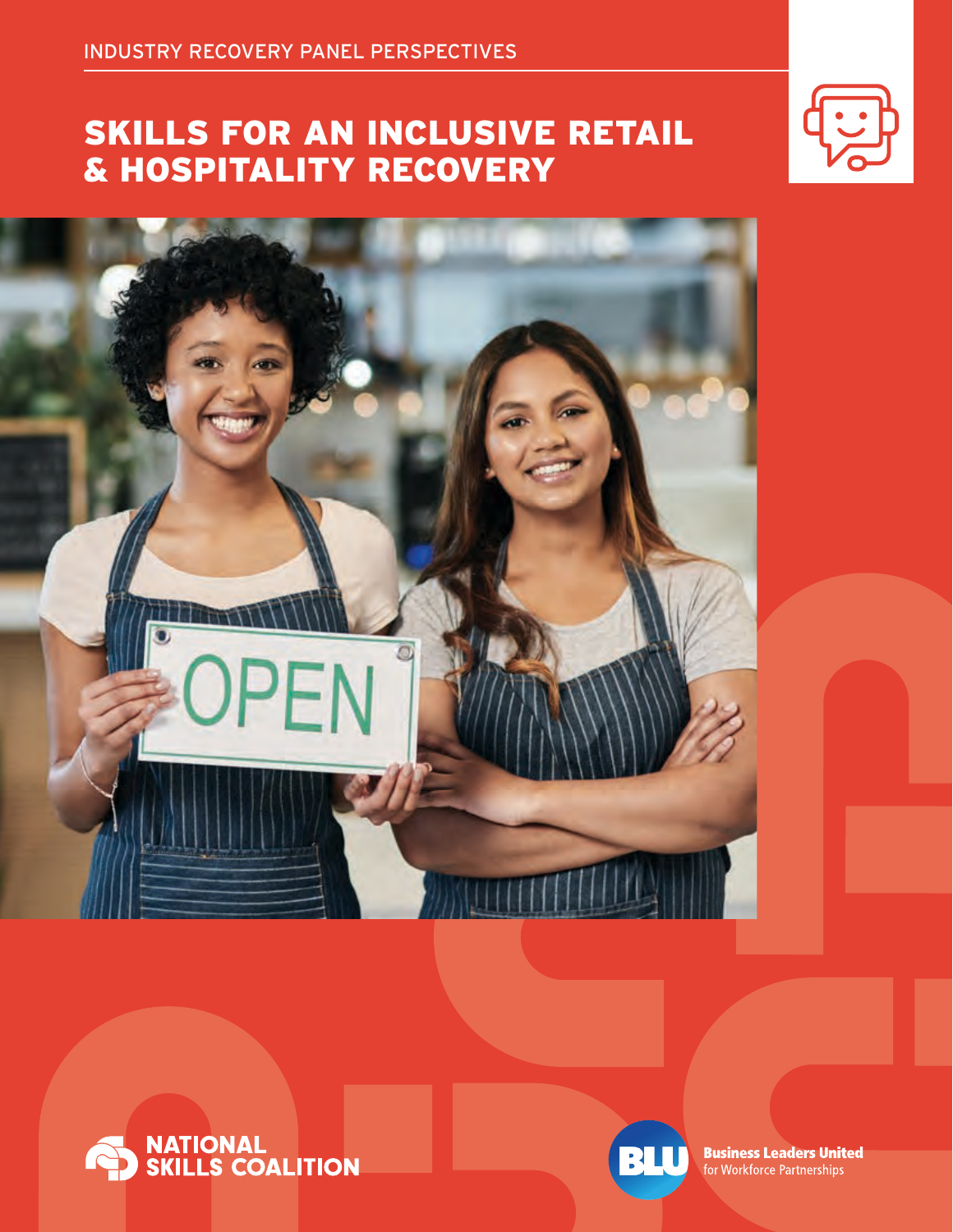

Many of these jobs require new skills due to the acceleration of technology over the last year.

**The pandemic has impacted every industry differently and each industry's<br>
trajectory out of this recession will look different. The experience of certa<br>
workers and local firms within each industry will differ as well. Na trajectory out of this recession will look different. The experience of certain workers and local firms within each industry will differ as well. National Skills Coalition (NSC) and Business Leaders United (BLU) convened a Retail and Hospitality Industry Recovery Panel of leading experts working in local communities. We wanted to learn what an effective, equitable recovery plan for retail and hospitality needs to include. Panelists represent business, labor, education and training organizations, and others working in or with the retail and hospitality industries.**

The pandemic may have hit nearly every industry, but it pummeled retail and hospitality. The leisure and hospitality industry accounts for nearly 40 percent of jobs lost over the last year. This is triple the job loss of the second hardest hit industry. Leisure and hospitality employment increased by 280,000 in March 2021 but was still down by 3.1 million jobs since February 2020. Likewise, retail added 23,000 jobs in March 2021, but employment was still 381,000 below its February 2020 level.

Vaccinations have brought eased restrictions and a return of some jobs in these industries. Many of these jobs require new skills due to the acceleration of technology over the last year. Career pathways within these industries still exist, making upskilling opportunities essential. But some jobs will never return, and millions of workers could need support to train for a new career. President Joe Biden and Congress are turning to infrastructure to spur job creation and economic recovery.

On March 31, President Biden put forward the American Jobs Plan (AJP), which proposed billions of dollars in investment in our nation's infrastructure with an explicit focus on racial equity. The President also included a proposed \$100 billion investment in workforce development to help workers transition into the jobs created by the AJP.

# **THE AMERICAN JOBS PLAN**

**INFRASTRUCTURE INVESTMENTS \$1.271 TRILLION**

**MANUFACTURING AND R&D \$480 BILLION**

**CARE ECONOMY \$400 BILLION**

**WORKFORCE DEVELOPMENT \$100 BILLION WORKFORCE DEVELOPMENT \$100 BILLION**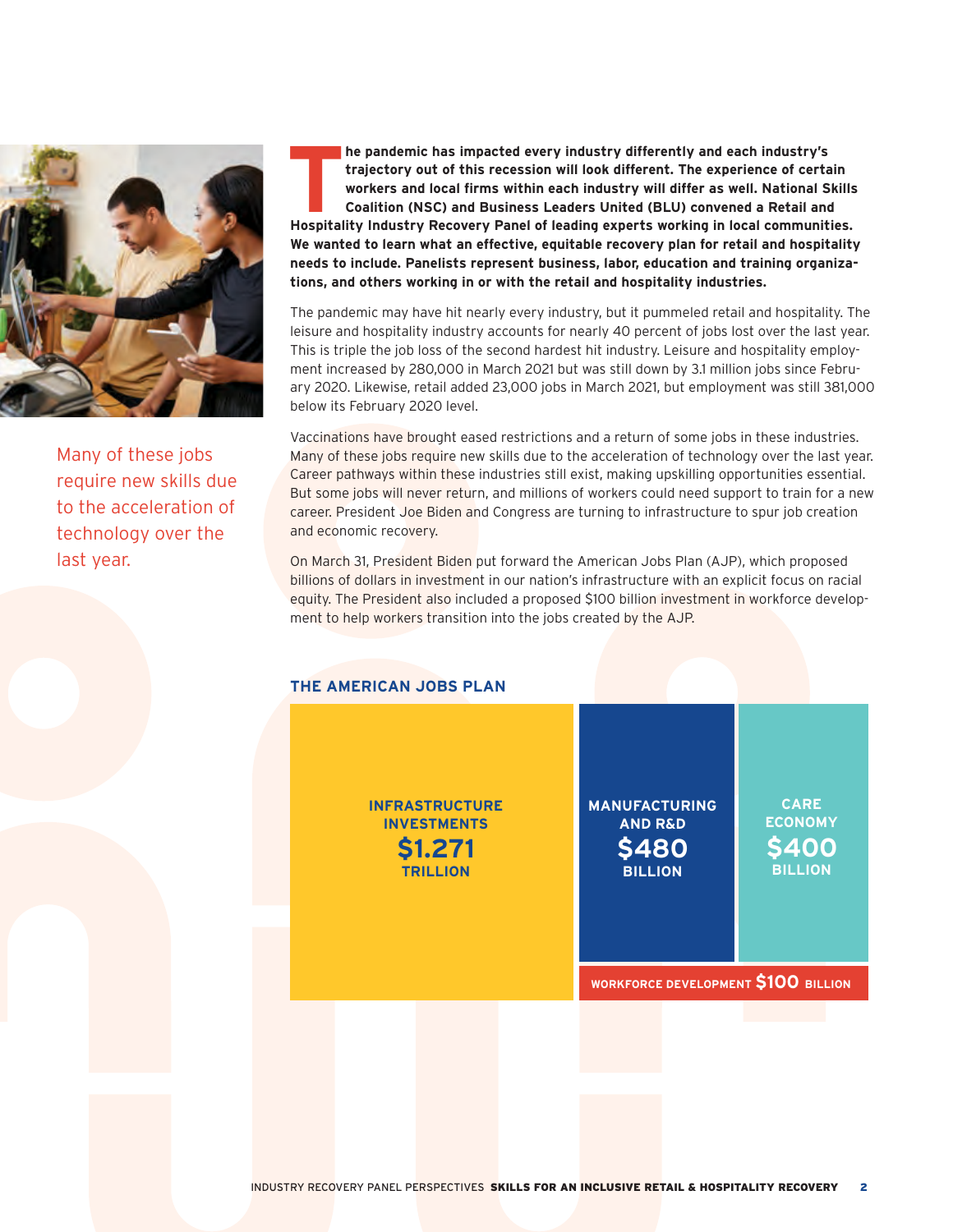**NSC and BLU interviewed individual panelists and convened the full Retail and Hospitality Industry Recovery Panel for group discussions. Themes emerged about the pandemic's impact on the industry, as well as essential components of an inclusive recovery.**

Prior to the pandemic, retail was transforming as e-commerce expanded online shopping and retailers ramped up virtual shopping strategies. Malls lost anchor tenants and vulnerable national brands could not adjust to the ease of shopping with a click. Automatic check-out stations added to layoffs. The pandemic further challenged brick and mortar retail, especially those that required walk-in traffic. E-commerce exploded with state mandated stay at home orders. Delivery services expanded to include private vehicles as ride sharing drivers transitioned to food and merchandise delivery. Warehouses expanded to meet demand for next day delivery as the U.S. Postal Service was hit with cuts.

# For businesses and workers in both industries, survival required an unprecedented acceleration of technology.

Prior to the pandemic, hospitality was thriving as business and tourist travel was active and popular. New and boutique hotels were being built and convention centers were busy. Hotels, museums, stadiums, and concert venues employed millions of full- and part-time workers. These workers were disproportionally people of color. Many did not earn family supporting wages outside of unionized workplaces. When the pandemic shut business and tourist travel down, hotels emptied, and tourist sites closed. Some workers moved to warehouse work, but with schools closed, others had few options.

For businesses and workers in both industries, survival required an unprecedented acceleration of technology. Restaurants, grocery stores, and small retailers had to quickly adopt and transition to online ordering and delivery and deploy new technologies to support socially distant, in-person transactions. Small and mid-sized business owners had little support for technology adaptation. Digital skills became a necessity for both workers and employers.

For many retail and hospitality workers and business owners, Congress' pandemic investments and Payroll Protection Program helped avoid catastrophe. But federal rescue policies have done little to help retail and hospitality workers upskill for jobs within their industry that have been changed by technology or retrain for new industries.

Industry leaders see opportunities to transition some retail and hospitality workers to new occupations created by federal job creation policies. They also see opportunities to help retail and hospitality workers return to these sectors and advance along career paths. But all of these options require expanded training capacity and tighter partnerships with industry to keep pace with the rapidly changing training needs of these sectors.

Service workers are disproportionately women serving as their household's primary caregiver. Their return to work will be highly contingent on schools staying open full time and on expanded, flexible, affordable childcare. The unpredictable re-opening of service sector businesses will likewise disproportionately impact workers of color concentrated in retail and hospitality. Responding will require industry-wide strategies—including those developed by sectoral industry partnerships—to ensure more equitable recovery outcomes.

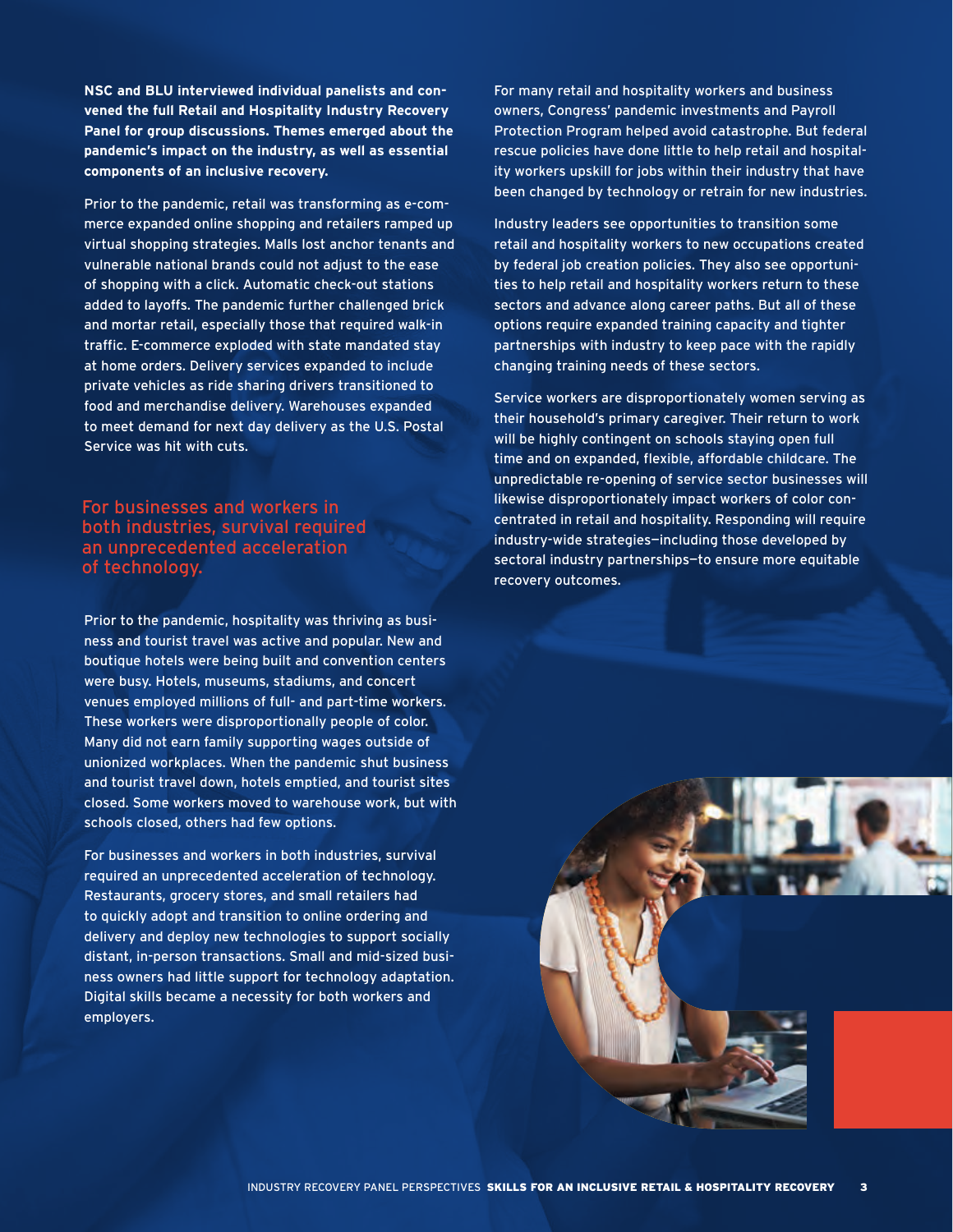# POLICY RECOMMENDATIONS

# **PRIORITIZE WORKFORCE INVESTMENTS AND EQUITY UNDER THE AMERICAN JOBS PLAN**

Industry stakeholders are resolute that the final version of the American Jobs Plan must include resources to train local workers for the jobs it creates. This includes permanently laid-off retail and hospitality workers who may be looking to start new careers in AJP's targeted infrastructure sectors. It also includes incumbent workers who need to adapt to new technologies or want to seize opportunities to advance. Second, training is not enough. Childcare, transportation assistance, and other support services allow workers to train and stay on the job. Finally, equity goals, like those laid out in the AJP, become meaningful only when outcomes are measured by race, ethnicity, and gender.

- **Invest in skills.** Congress must ensure that the \$100 billion for workforce training in President Biden's proposed American Jobs Plan is fully authorized. Additional essential investments outside of AJP are outlined throughout this brief.
- **Invest in childcare, transportation assistance, and**  other essential supports. The President's American Families Plan  $(AFP)$  – a companion to  $AJP$  – includes expanded childcare and other essential work/training supports. Congress should make these investments.
- **Measure industry transitions and equity.** Federal investments in job creation should require reporting on hires, wages, and industry-connected advancement with attention to race, gender, and whether those hired previously worked in that industry. The Department of Labor (DOL) should collect data on any workers who receive training under a grant supported by a job creation or

economic stimulus plan. DOL should evaluate flows from hard hit industries like retail and hospitality into industries targeted for job creation through federal investments. These include construction, manufacturing, and clean energy. Any data collected should be disaggregated to measure the impact of public investments in driving an inclusive economic recovery.

# **ENSURE RETAIL AND HOSPITALITY WORKERS AND BUSINESSES CAN HARNESS NEW TECHNOLOGIES**

The pandemic accelerated the need for new workplace technologies and the demand for digital skills. Industry leaders need support to help new and incumbent workers build foundational digital skills. These skills give them a baseline for adapting to ongoing technological change. Industry leaders also need support to help workers develop higher-level industry- and job-specific digital skills related to specific workplace tools and processes. Data confirm reports on the ground from industry leaders: 14 percent of currently employed US retail, wholesale, and auto repair workers have no digital skills, and an additional 23 percent have very limited digital skills.<sup>1</sup>

In addition, there is currently little investment in supporting small and mid-sized employers in adopting new technologies and adapting to technological change. The manufacturing industry has the Commerce Department supported Manufacturing Extension Partnerships (MEPs) to advise and facilitate the adoption of new technologies and innovations. A similar, federally funded network of state-based partnerships could support small and midsized companies in the retail and hospitality industries that need reasonably priced assistance.

1 National Skills Coalition, *Retail workers need investment in their digital skills*, April 2020.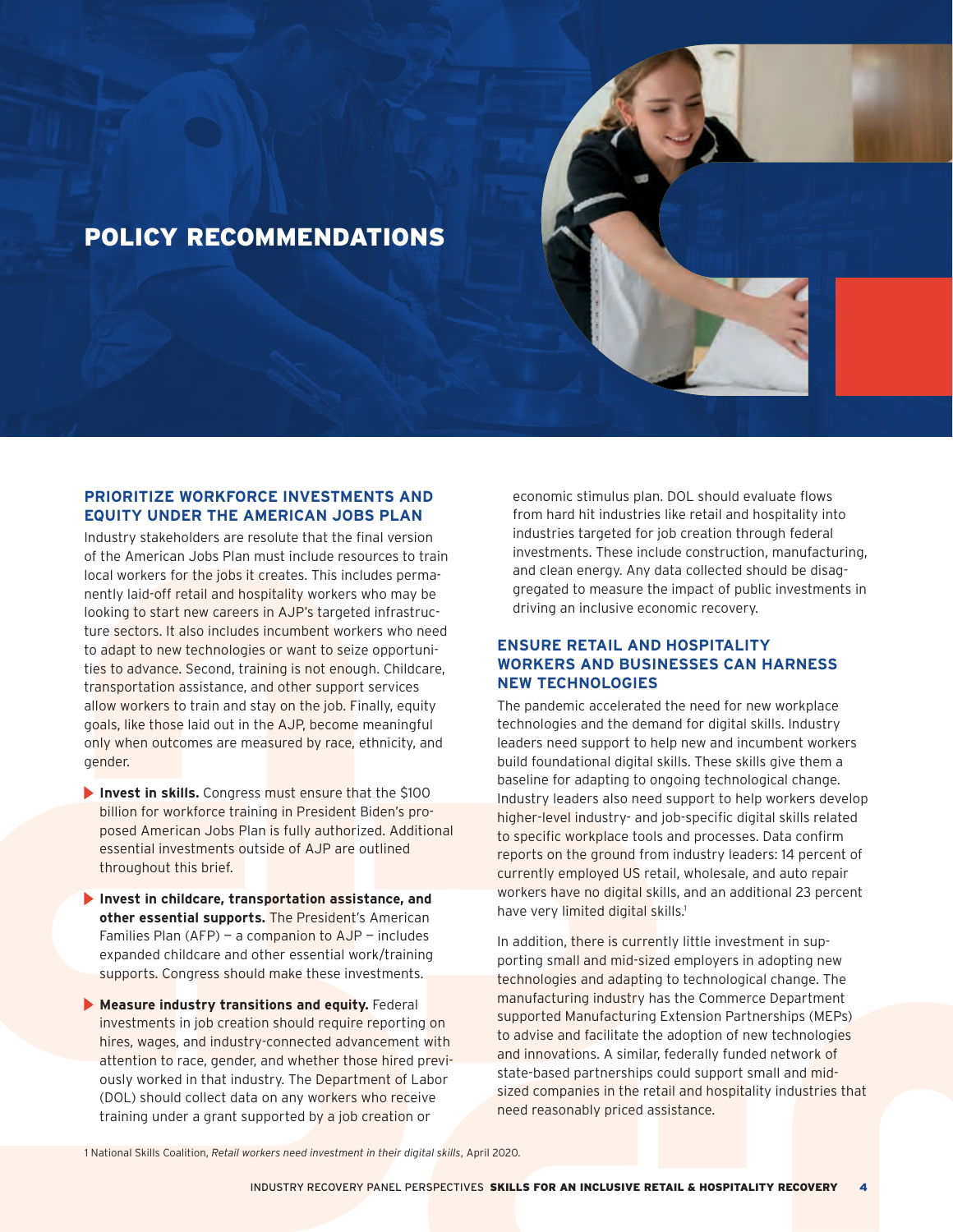#### **Recommendations:**

- **Pass the bipartisan Digital Equity Act and Invest in new Digital Literacy Upskilling Grants.** Through the bipartisan Digital Equity Act, Congress should make a dedicated investment to help states pursue digital inclusion and skill building via \$1 billion in new funding. This should include formula funding for all states to support capacity-building and digital equity planning, and a competitive grant program to invest in best practices and spur innovation among states. Congress should also make a federal commitment to occupational digital literacy through a new national grant program. These new Digital Literacy Upskilling Grants would expand access to high quality digital skills instruction that meets industry and worker needs.
- **Develop a measurable national standard for industry-specific digital upskilling efforts.** Congress should define and embed occupational digital literacy in workforce and education policies like Workforce Innovation and Opportunity Act (WIOA) Title I and II, backed by funding to support quality digital skills training through existing policies as well as the new Digital Literacy Upskilling Grants.
- **Create a Retail / Hospitality 21st Century Extension Partnership program to help local companies adopt new technologies.** Congress should fund a new network of 21st Century Extension Partnerships (based on MEPs but expanded into other industries) to support the adoption of new technologies in small and mid-sized companies.
- **Expand access to broadband and high-quality devices.**  Many community colleges and other training providers transitioned to delivering training virtually to retail and hospitality workers during the pandemic. Like access to digital skill building, access to broadband and devices is an equity issue for retail and hospitality workers.

# **SUPPORT TRANSPARENT, EQUITABLE, HIGH-QUALITY CAREER PATHWAYS WITHIN AND ACROSS INDUSTRIES**

Stakeholders across retail and hospitality emphasize that skills learned in these sectors can, with additional training, translate to careers in other sectors. There are also opportunities to upskill for different, higher-paying occupations in the same sector. Regardless of whether retail and hospitality workers want to pursue vertical or lateral career pathways, it will require additional public supports. It will also require incentives for employers themselves to hire and invest in training for those hit hardest by the pandemic as well as workers who were jobless prior to COVID-19.

# **Recommendation:**

**Incentivize employer investment in skills by pass**ing the bipartisan SKILL UP Act. Congress should



empower businesses  $-$  small and large  $-$  to invest in skills training opportunities for workers who currently have the least access to training. This includes those who were unemployed before the pandemic, during full employment. The SKILL UP Act would expand the Work Opportunity Tax Credit (WOTC) to provide businesses with an increased credit for hiring and training workers with barriers to employment through apprenticeship and work-based learning opportunities.

- **Fund integrated education and training to build foundational skills.** Many individuals in retail and hospitality industries need support to build basic academic skills. These include English language, math, and digital literacy skills. Under an integrated education and training model (IET), participants receive simultaneous instruction in basic skills as well as training for a specific occupation or industry. Congress should provide dedicated funding to support state or local implementation of IET through the Workforce Innovation and Opportunity Act and the Higher Education Act.
- **Pass the bipartisan JOBS Act to expand access to high-quality, short-term training.** Congress should expand access to Pell grants to ensure more workers can access high-quality, short-term training programs. One current proposal, the JOBS Act, includes strong quality assurance provisions including but not limited to: training must be aligned with requirements of employers in a state or local area; have an accrediting agency evaluate the programs for quality and student outcomes; and satisfy any applicable prerequisites for professional licensure or certification. In addition, the JOBS Act excludes proprietary institutions.
- **Expand apprenticeship and work-based learning through the bipartisan PARTNERS Act.** The bill includes a grant program to expand industry partnerships to help small- and medium-sized businesses develop work-based learning programs. The bill includes support services that workers need to succeed in these programs. Along with the SKILL UP Act, PARNTERS Act could help expand flexible, nimble work-based learning and apprenticeships.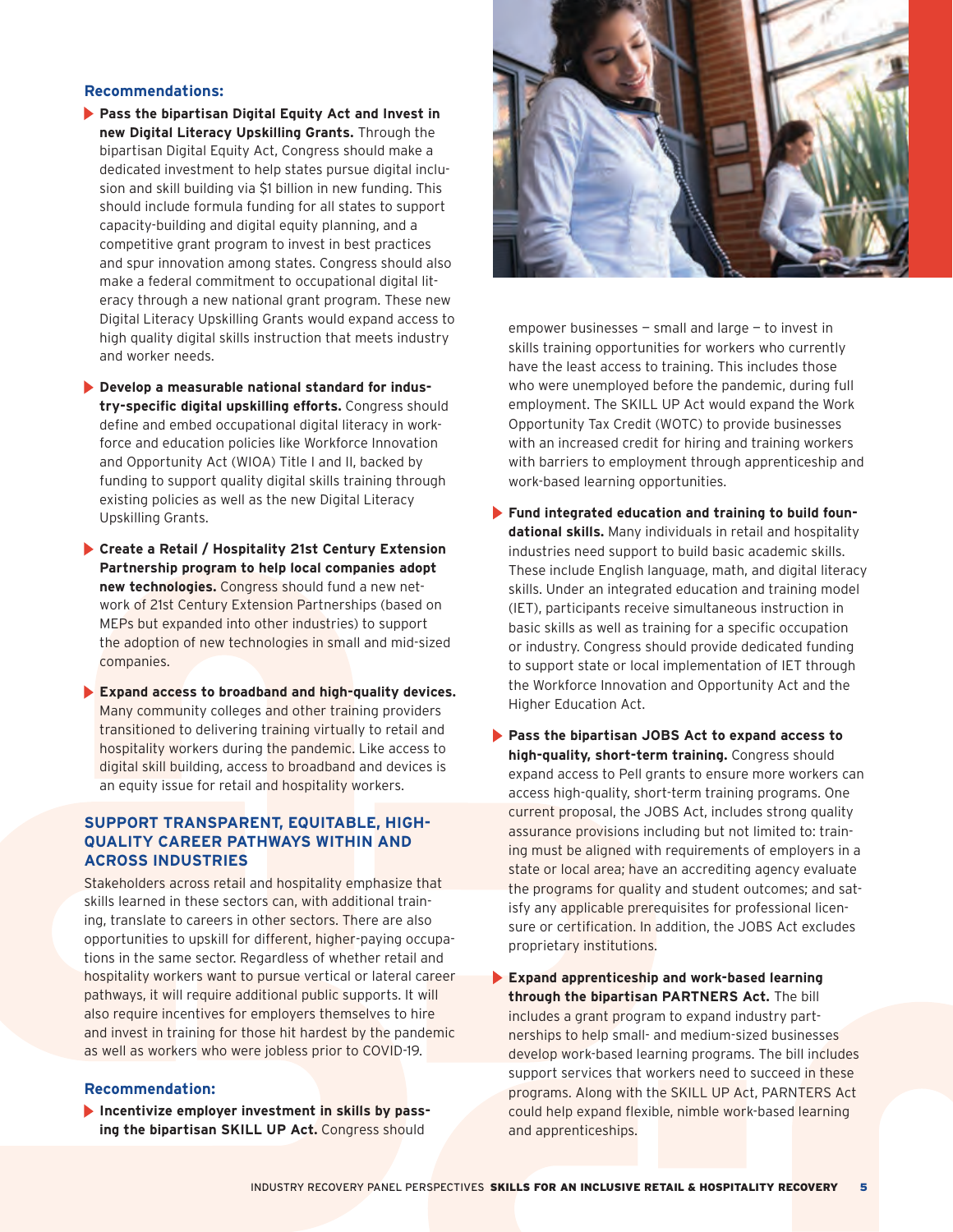

# **PROTECT SERVICE SECTOR PAYROLLS AS BUSINESSES RE-OPEN AND TRANSITION WORKERS FROM PART- TO FULL-TIME.**

Evolving COVID re-opening protocols make it difficult for former full-time employees to return to work before retail and hospitality businesses are consistently operating at full capacity.

Prior to the pandemic, twenty-six states and the District of Columbia offered Short-Time Compensation programs (also known as Workshare or Shared Work programs). These programs allow employers to keep workers employed but at reduced hours, with the remainder of workers' previous full-time wages covered by partial unemployment benefits. This strategy allows businesses to avoid layoffs of valued employees. However, only a few state workshare programs included publicly funded workforce investments that allowed workers to utilize paid down-time to upgrade their skills to engage changing technologies and processes.

Expanded federal Workshare or Short-Time Compensation policies—building on the COVID Payroll Protection Program could bring back previously laid-off, full-time employees and offer full-time wages and paid upskilling while businesses are transitioning back to full operation.

**Expand Workshare programs and include upskilling opportunities.** Congress temporarily expanded the federal share of the program as part of initial recovery responses. Congress should expand the federal investment in workshare models and include funding for training opportunities for participating workers and employers.

# **INVEST IN LOCAL CAPACITY TO DEVELOP LOCAL WORKFORCE SOLUTIONS**

Industry leaders need flexibility to craft solutions and target resources based on the needs of local workers and employers. They also need sustained support for local partnerships and the infrastructure needed to provide training and supports. Previous federal discretionary programs like the Trade Adjustment Assistance Community College and Career Training (TAACCCT) grants have been essential in building these partnerships and local capacity. However, their vulnerability from one administration to the next has created challenges in sustaining local workforce development ecosystems, let alone expanding to respond to industry changes. In addition, these programs often failed to bring together the full set of local partners necessary to respond to both industry demand and worker need.

#### **Recommendation:**

**Support Multi-Stakeholder Industry Partnerships at the Local Level.** Support sustainable sector partnerships to develop clearly articulated career pathways within local industries and regional, industry-specific training, hiring and advancement strategies. Sector partnerships are a proven multi-stakeholder approach that help workers enter and advance along career pathways and help local companies within an industry support an inclusive talent ecosystem. Industry partnerships can address specific challenges identified by industry stakeholders including building public awareness of advancement opportunities within the industry. Industry partnerships will be critical to helping retail and hospitality businesses upskill their existing workforce for advancement. They will also be essential to creating pathways into new infrastructure jobs for millions of retail and hospitality workers.